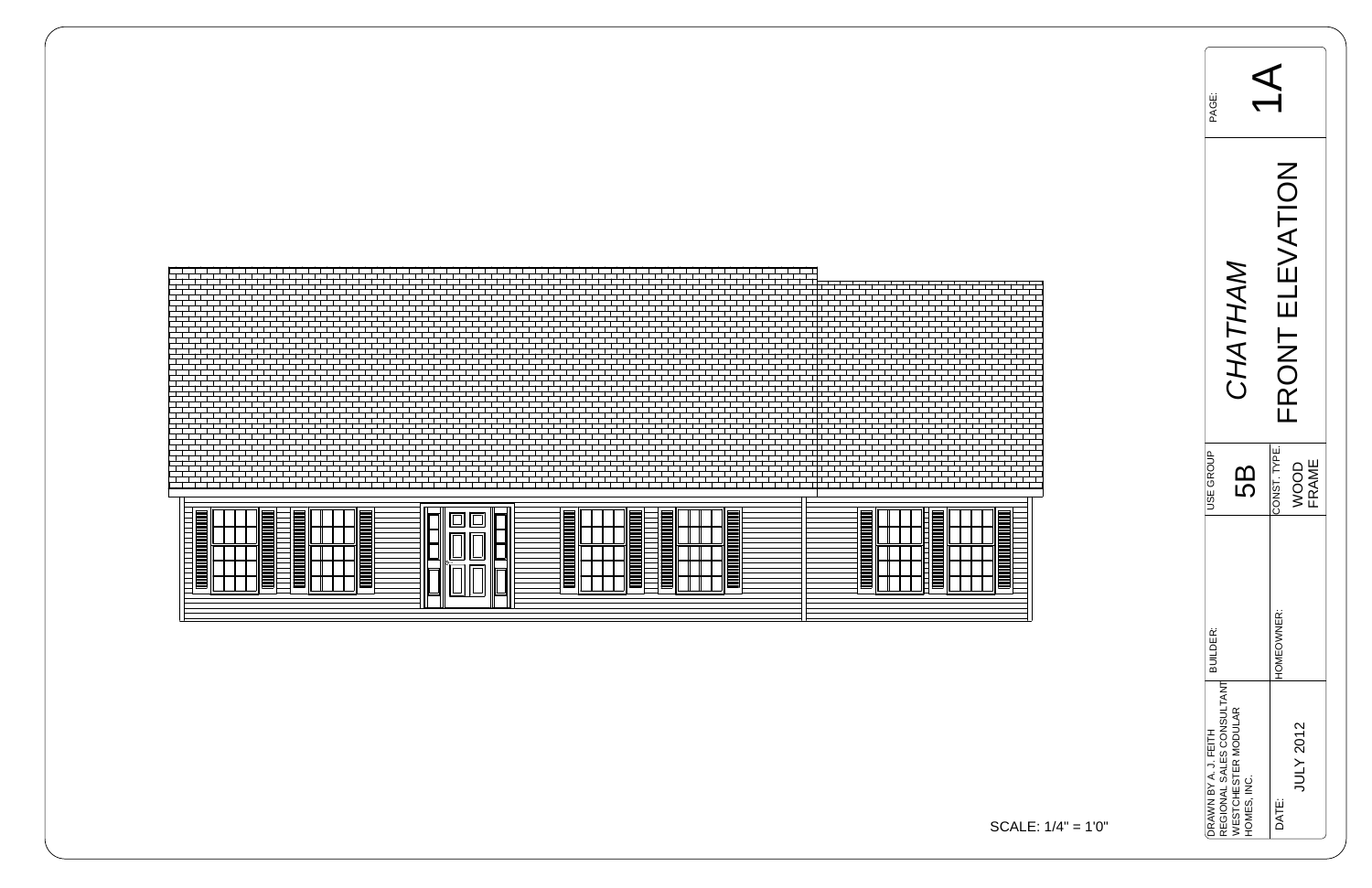| <b>PAGE:</b>                                      |                                                  |                                            |  |
|---------------------------------------------------|--------------------------------------------------|--------------------------------------------|--|
|                                                   | <b>ATHAI</b><br><b>CHA</b>                       | SIDE AND REAR<br>SIVUT<br>$\sum_{i=1}^{n}$ |  |
| <b>JSE GROUP</b>                                  | <u>(၂</u>                                        | CONST. TYPE.<br><b>FRAME</b><br>OOO        |  |
| <b>BUILDER:</b>                                   |                                                  | HOMEOWNER:                                 |  |
| REGIONAL SALES CONSULTANT<br>DRAWN BY A. J. FEITH | <b><i>NESTCHESTER MODULAR</i></b><br>HOMES, INC. | JULY 2012<br>DATE:                         |  |



SCALE: 1/8" = 1'0"







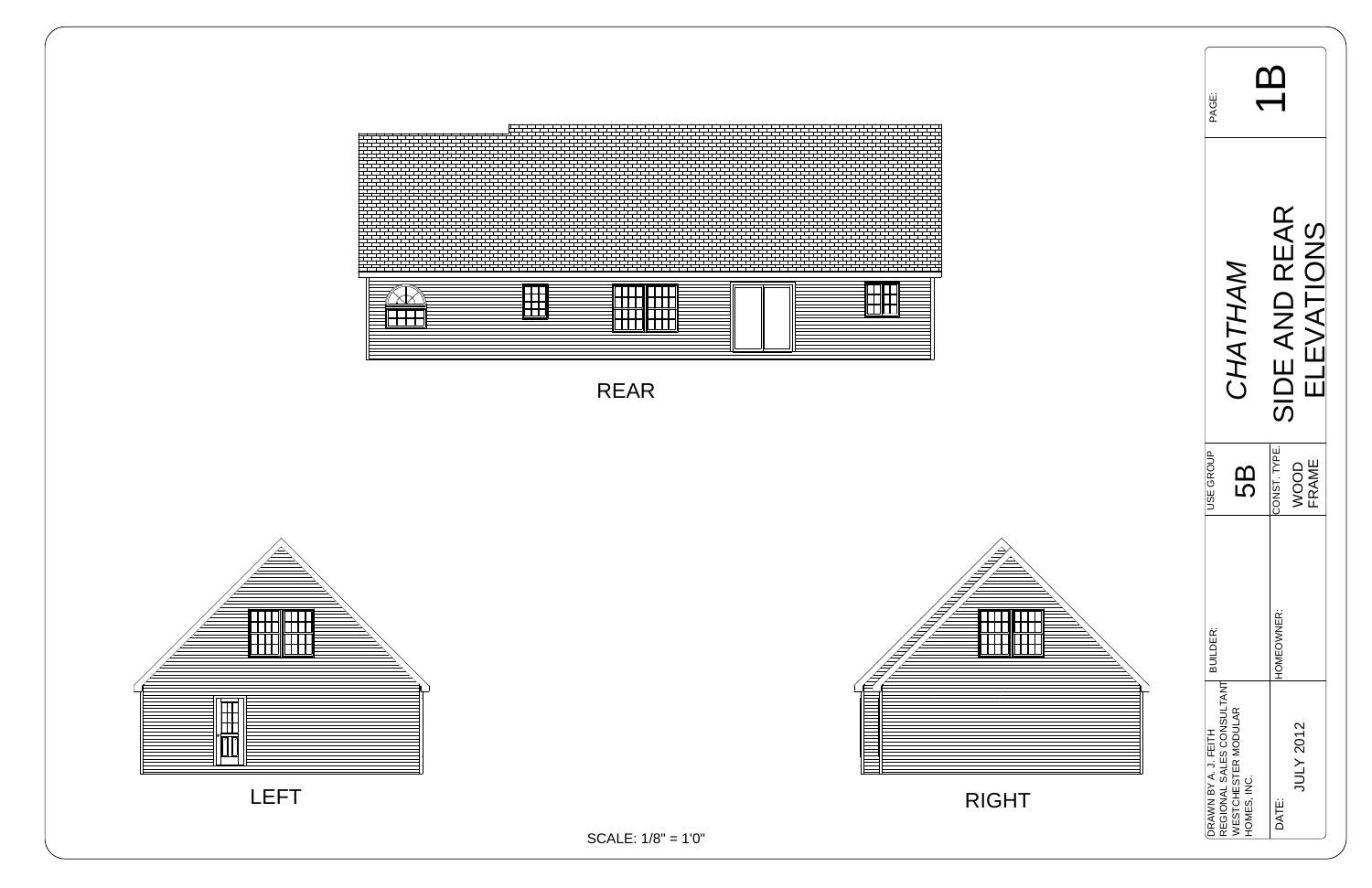